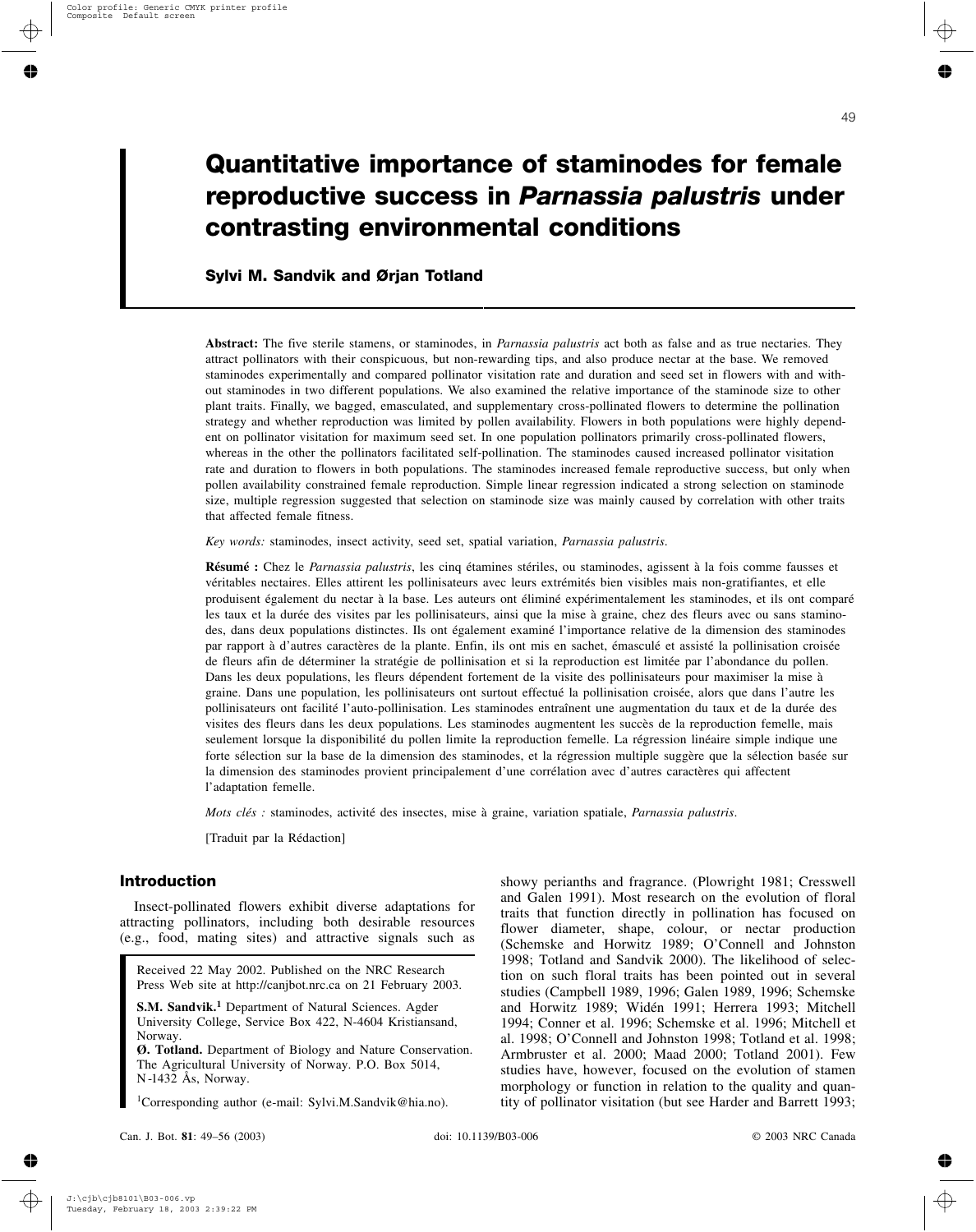Harder and Barclay 1994; King and Buchman 1995, 1996; Walker-Larsen and Harder 2001).

Evolutionary modification of stamens often results in alternate morphological structures, which may function in many different ways. For example, sterile stamens, or staminodes, can serve many functions, which differ from those served by fertile stamens (Ronse Decraene and Smets 2001). They may provide nectar rewards (Hemsley 1903; Cronquist 1981; Endress 1984*b*, 1986), or enhance the visual display and thereby increase the attractiveness of flowers (Yeo 1992). Staminodes may also function as nectar guides and direct pollinators to the nectaries (Endress 1994) or act as levers that enhance pollinator contact with the stigma, and thereby increase pollen reception, as in *Penstemon palmeri* (Walker-Larsen and Harder 2001). In addition, staminodes may prevent self-pollination by shielding the receptive stigmas during pollen presentation, and therefore increase the opportunities for cross-pollination (Grant 1950; Torchio 1974; Endress 1984*a,* 1984*b*, 1994). On the other hand, staminodes may also have an important function in self-pollinating species, since pollinators may facilitate pollination by transferring pollen from the anthers to the stigmas within the same flower or between flowers within the same plant. Consequently, the impact of staminodes may be indirectly dependent upon factors such as pollinator abundance and activity, and pollen limitation.

Many species experience spatial and temporal variation in pollination success owing to the vagaries of pollinator activity (Burd 1994). Consequently, the importance of floral structures, such as staminodes, for reproductive success may also vary both in space and time. In the genus *Parnassia*, stamens have evolved into conspicuous false nectaries (Spongberg 1972; Richards 1986) for which the functional roles have been frequently discussed (Drude 1875; Daumann 1932, 1935; Kugler 1956; Proctor and Yeo 1973; Hultgård 1987). Although several studies have revealed different functional roles of staminodes, no study has, to our knowledge, examined the quantitative importance of staminodes for female reproduction.

Here, we assess the quantitative and qualitative importance of the staminodes of *Parnassia palustris* L. for seed set in two populations that experience different temperature regimes: one population is coastal and has a mean summer temperature 10°C higher than the second population situated in the alpine. Specifically, we address the following questions: (*i*) Does experimental removal of staminodes affect insect visitation rate and duration, and fruit mass? (*ii*) Does female reproductive success (fruit mass) differ among individuals freely exposed to pollinators, individuals restricted to self-pollination, and individuals prevented from self-pollination? (*iii*) Does pollinator activity limit female reproductive success? (*iv*) What is the importance of staminode size, relative to other floral traits, and vegetative size for fruit mass?

# **Material and methods**

## **Study species and sites**

*Parnassia palustris* is a perennial herb with a circumboreal distribution. According to Hultgård (1987), *P. palustris* is common in the north of Scandinavia and decreases in abundance towards the south. It grows in open, wet to moist, basic habitats from sea level to 1700 m altitude (Hultgård 1987). Each plant has basal leaves and 1 to 20 flowering stems, each with one terminal flower and usually a single cauline leaf.

The flower of *P. palustris* is protandrous and the five stamens usually discharge their pollen before the stigma begins maturation. The flower usually has five white petals and five staminodes. The staminodes are deeply divided into threadlike rays, with shiny, rounded knobs at the tips that resemble nectaries (Müller 1883; Richards 1986). The colour of the staminodes changes from green to yellow-green or yellowbrown as they age. Two exposed green nectaries are visible below the rays at the base of each staminode (Proctor and Yeo 1973; Hultgård 1987). The basal parts of the staminodes also produce a honey-like scent (Proctor and Yeo 1973). Several authors have studied the pollination of *P. palustris* (Drude 1875; Eichler 1875; Eichinger 1908; Martens 1936; Cunnell 1959). Martens (1936) and Hultgård (1987) found that it is usually cross-pollinated and rarely autogamous. Diptera, particulary hoverflies (Syrphidae) were the most common visitors in a study of *P. palustris* in south Sweden (Kullenberg 1953). Syrphidae and other Diptera (Muscidae and Calliphoridae) are also important pollinators of *P. palustris* on the British Isles (Proctor and Yeo 1973) and in the alpine regions of Norway (Totland 1993). In addition, many other insects (ants: Hultgård 1987; Tipulidae, Diptera: Proctor and Yeo 1973; short-tongued Hymenoptera: Daumann 1932, Kullenberg 1953; Proctor and Yeo 1973; Lepidoptera: Totland 1993) have been observed visiting the flowers of *P. palustris*.

We studied two populations of *P. palustris*: one at sea level at Lista, south Norway (58°03′N, 6°47′E) and the other at Finse, southwestern Norway (60°36′N, 7°32′E) at 1550 m elevation. At Lista, *P. palustris* occurred in dune-slacks. The study site at Finse was a dry calcareous heath.

The climate at Finse (1222 m.a.s.l.) is alpine-oceanic, with mean precipitation during July–September of ca. 109 mm per month (precipitation normals from the period 1961–1990; Aune 1993*a*) and a mean temperature of 5.6°C (air temperature normals from the period 1961–1990; Aune 1993*b*). At Lista the corresponding values are 106 mm per month and 13.6°C (Aune 1993*a,* 1993*b*).

#### **Field experiments and statistical analysis**

Fieldwork was done from early August until late September 2001. We marked 206 randomly selected plants at Lista and 150 plants at Finse and randomly assigned one of five treatments to each of the plants. Only one flower per plant was used. We regarded any negative side-effect, such as altered resource allocation, of manipulating only one flower of a multi-flowered plant to be of minor importance for three reasons: (*i*) most plants at Finse had only one flower; (*ii*) the mean number of flowers per plant at Lista was low (only 3.5 flowers when four statistical outliers with exceptionally high number of flowers were omitted from the calculation); and (*iii*) flowers on individual plants opened sequentially, which may reduce the differences in resource allocation patterns between the populations.

To examine seed production after spontaneous selfpollination (autogamy), we bagged 32 flowers at Lista and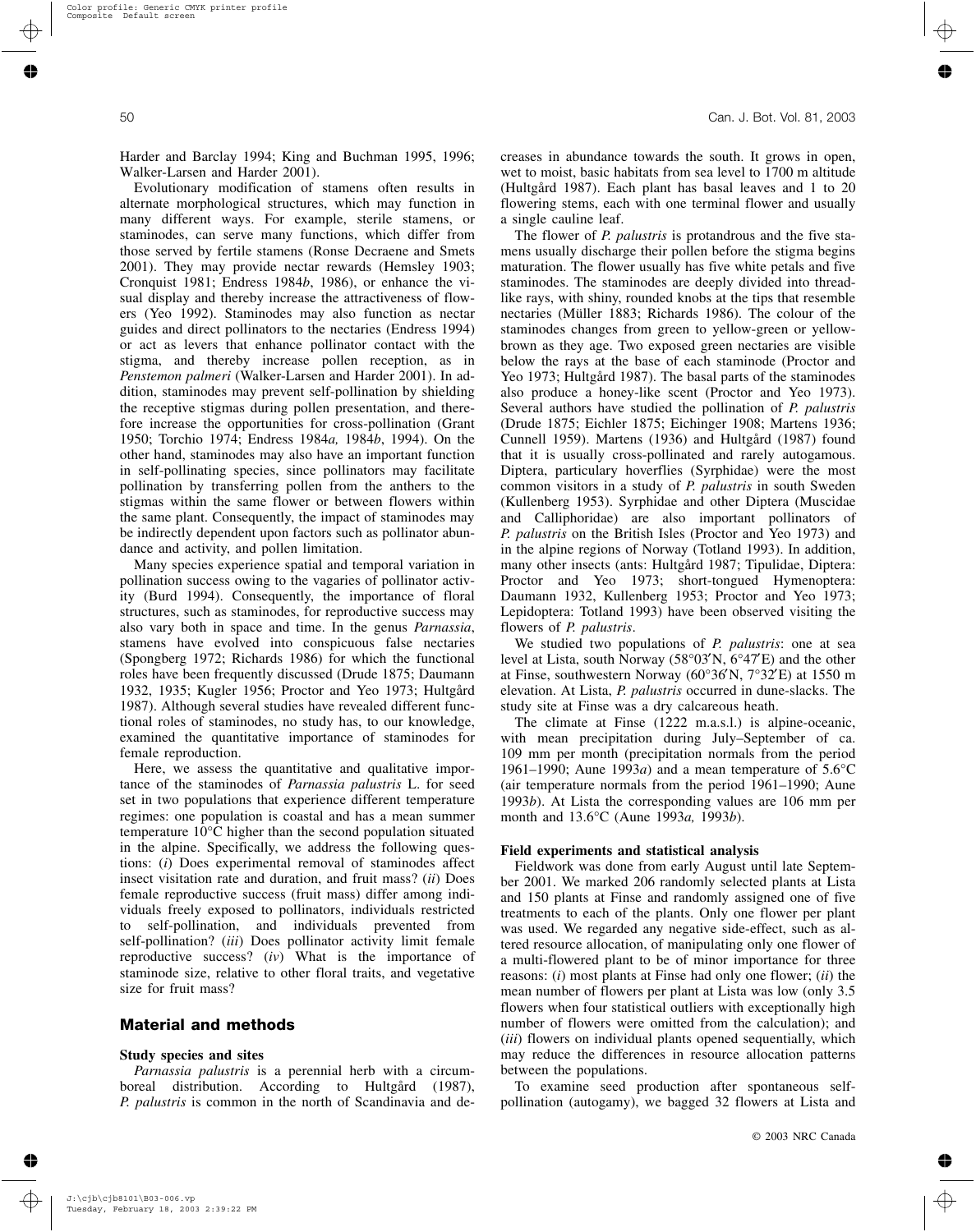30 at Finse during the bud stage with white mesh (1 mm mesh-width) wrapped around a small wire cage. To test for the presence and amount of outcrossing, we emasculated 38 flowers at Lista and 30 at Finse during the bud stage with fine forceps and left the flower open to natural pollination. To examine whether pollen receipt constrained seed production, we experimentally hand-pollinated stigmas of 38 flowers at Lista and 30 at Finse with an excess of cross-pollen. We used fine forceps to clip stamens of donor flowers and brushed the mature anther across the stigmas of experimental flowers when they were receptive. These flowers were also exposed to natural pollination. To quantify the significance of the staminodes for reproductive output (fruit set and fruit mass), we removed the staminodes from 38 flowers in bud stage at Lista and 30 flowers at Finse. For controls, we marked 60 open-pollinated flowers at Lista and 30 at Finse. All flowers from the same population used in the experiment reached anthesis simultaneously. Mature capsules from all manipulated and all open-pollinated flowers were collected as soon as they matured and were oven-dried at 37°C for 24 h.

In the analyses of the plants at Lista, we omitted the individuals on which fruits were eaten by animals by the time of the harvest. We assessed the effect of each pollination treatment on female reproduction by fruit mass. This variable was used because it is simple to measure and because it is a good surrogate for seed number per fruit. To confirm that fruit mass is a good predictor of seed number per fruit, we randomly chose five fruits from each experimental group from Lista, weighed each of them (to the nearest 0.1 mg) and counted their seeds. A linear regression analysis showed that fruit mass explained 82% of the variance in seed number per fruit. We used one-factor ANOVA followed by Bonferroni multiple comparisons to examine whether fruit mass differed among the five treatments at Lista during 2001. The analysis on fruit mass was done only on those flowers that produced mature fruit. Many flowers did not set fruit at Finse during 2001, and fruits were unfortunately collected before seeds were mature. Therefore, we could not obtain a reliable estimate of seed number per fruit from this population. Consequently, we simply noted whether carpels had developed into fruits, and used separate chi-square analyses to test if the proportion of maturing fruits differed between the open-pollinated control group and each of the experimental groups. For comparison, we performed similar chi-square analyses on the Lista data set.

We compared the number of insect visitations (visitation rate) and the duration of each visit to 10 flowers with intact staminodes and 10 flowers from which staminodes had been removed. The corresponding number of observed flowers per treatment was 12 at Finse in 1995. We measured visitation rate and visit duration between 13:00 and 15:00 during 14, 17, and 18 periods of 10 min at Lista, Finse during 1995, and Finse during 2001, respectively. Visitation duration was unfortunately not measured at Finse in 2001. We used randomized block ANOVA, with period as the blocking factor to examine the effects of staminode removal and observation period on the number of flower visits and on visit duration. To avoid pseudoreplication, we used the average visit number and duration to observed flowers during each observation period. Separate analyses were conducted for the Lista and Finse populations, and for the 2 years at Finse because of differences in the number of plants observed during the periods in the two treatment groups between sites and years. We log-transformed average visit duration per flower per period at Lista and at Finse in 1995 to meet the assumptions of homogeneity of variance and normal residuals of ANOVA.

We conducted several measurements to determine the relationships between fruit mass and various floral and vegetative traits and the size of staminodes. When the flowers were in full bloom, we used a digital electronic caliper to measure flower diameter (in millimetres) and a ruler to measure the length of the flower stem (in centimetres) on all open-pollinated flowers. We also counted the number of leaves and stems per individual plant, and the number of rays (staminode size) on all the five staminodes in each flower. We used both simple and multiple linear regression analyses to examine the relationships between female reproductive success (fruit mass) and floral and vegetative traits and staminode size. Each predictor variable (staminode size, flower diameter, flower stem height, number of leaves) was log-transformed to meet the assumptions of regression analysis. To avoid multicollinearity, the number of stems per individual plant was excluded from the multiple regression, since this variable was highly correlated to the number of leaves. Owing to the very low fruit set of open-pollinated flowers at Finse during 2001, only the data from Lista were analysed. Furthermore, we did not conduct a nonlinear analysis because sample size was too low. We used SYSTAT for Windows (version 10.1) for all the statistical analyses.

# **Results**

## **Effects of staminodes on insect activity and reproduction**

Different species of Diptera, especially Tephritidae (particularly *Euleia heraclei*) and Syrphidae were the most common flower visitors observed pollinating *P. palustris* at Lista. Diptera, especially species of Muscidae, Dolichopodidae, Anthomyiidae, and Empididae, were the most common flower visitors of *P. palustris* at Finse (see Totland 1993). Removal of staminodes greatly influenced insect activity to *P. palustris* flowers at both study sites. Visitation rate to intact flowers was 40% and 46% higher than to flowers without staminodes at Lista in 2001 and Finse in 1995, respectively, (Table 1, Fig. 1). At Finse in 2001, however, visitation rate to flowers was overall very low and staminode removal had no detectable effect on visitation rate (Table 1, Fig. 1). Visitation rate differed significantly between the observation periods both at Lista and Finse (Table 1).

Intact flowers received significantly longer visits compared with flowers that had their staminodes removed both at Lista in 2001 (48% longer) and at Finse in 1995 (56% longer) (Fig. 1, Table 1). The duration of the visits did not differ significantly between observation periods (Table 1).

One-factor ANOVA showed that there were significant differences among the five treatment groups (control, staminode removal, emasculation, supplemental pollination, and bagging) at Lista in 2001 ( $F_{4,190} = 8.07$ ,  $P < 0.001$ ). However, removal of staminodes had no effect on fruit mass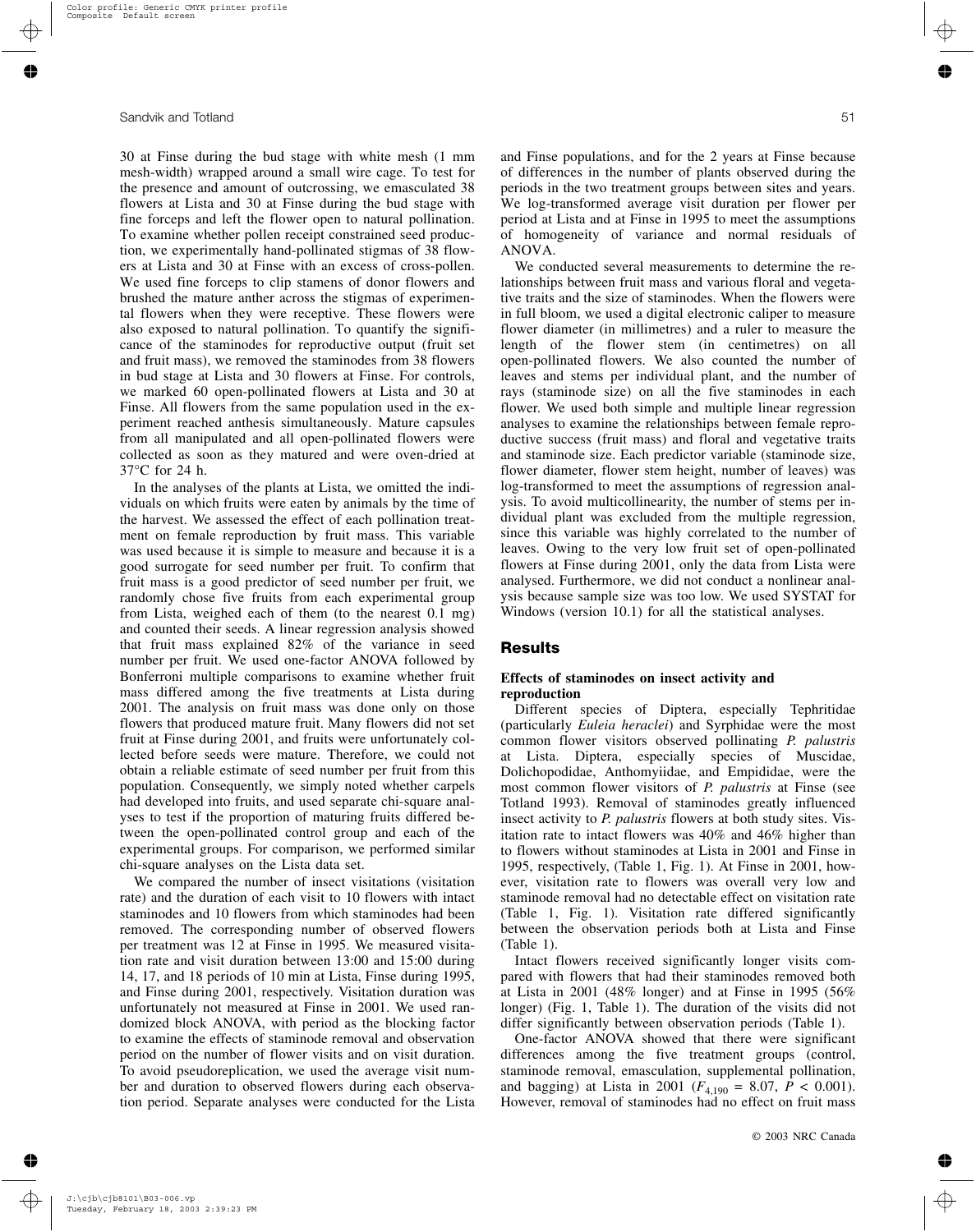|                                                | period on rate and duration of visits to flowers of |      |       |        |                                 | out staminodes (fille |      |  |
|------------------------------------------------|-----------------------------------------------------|------|-------|--------|---------------------------------|-----------------------|------|--|
| <i>Parnassia palustris</i> at Lista and Finse. |                                                     |      |       |        |                                 |                       | A)   |  |
| Source                                         | df                                                  | MS   | F     | P      |                                 | 2.01                  |      |  |
| Rate (No. of visits)                           |                                                     |      |       |        | of visits per flower per 10 min |                       |      |  |
| <b>Finse 1995</b>                              |                                                     |      |       |        |                                 |                       |      |  |
| Treatment                                      | 1                                                   | 2.38 | 15.30 | < 0.01 |                                 | 1.5                   |      |  |
| Period                                         | 17                                                  | 0.35 | 2.26  | >0.05  |                                 |                       |      |  |
| Error                                          | 17                                                  | 0.16 |       |        |                                 |                       |      |  |
| Finse 2001                                     |                                                     |      |       |        |                                 | $1.0^{\circ}$         |      |  |
| Treatment                                      | 1                                                   | 0.03 | 0.03  | >0.5   |                                 |                       |      |  |
| Period                                         | 18                                                  | 2.03 | 2.22  | 0.05   |                                 |                       |      |  |
| Error                                          | 18                                                  | 0.92 |       |        |                                 | $0.5^{\circ}$         |      |  |
| Lista 2001                                     |                                                     |      |       |        |                                 |                       |      |  |
| Treatment                                      | 1                                                   | 2.16 | 13.89 | < 0.01 |                                 |                       |      |  |
| Period                                         | 14                                                  | 0.40 | 2.59  | < 0.05 | Mean no.                        | 0.0                   |      |  |
| Error                                          | 14                                                  | 0.16 |       |        |                                 |                       | Fin: |  |

**Table 1.** Randomized block ANOVA on the effects of staminode removal (treatment) and observation

**Note**: Each observation period lasted 10 min. Visitation rate to flowers equals the average number of visits to individual flowers during 10 min. Duration of flower visits was log-transformed and measured in seconds.

Treatment 1 12.63 27.94 <0.001 Period 17 0.64 1.41 0.244

Treatment 1 5.80 14.74 < 0.01 Period 14 0.68 1.72 > 0.1

Error 17 0.45

Error 14 0.39

of individual flowers at Lista (Fig. 2, Bonferroni multiple comparisons; staminode removal versus control:  $P > 0.5$ ). Moreover, staminode removal had no effect on the percentage of flowers developing a fruit at Lista ( $\chi^2$  = 0.33, df = 1,  $P > 0.5$ ), where 94.7% of experimental and 91.7% of open-pollinated flowers developed a fruit. At Finse on the other hand, 30% of open-pollinated flowers developed a fruit, whereas only 6.7% of experimental flowers without staminodes did so, a significant difference ( $\chi^2$  = 5.45, df = 1,  $P < 0.05$ ).

## **Breeding system of** *Parnassia*

**Duration (s)** Finse 1995

Lista 2001

After one-factor ANOVA (see above), Bonferroni multiple comparison showed that bagged flowers produced significantly smaller fruits than both open-pollinated  $(P < 0.001)$ and emasculated  $(P < 0.001)$  flowers, whereas there was no significant difference in fruit mass between open-pollinated and emasculated flowers ( $P > 0.5$ ). A one-factor ANOVA on the difference in seed to ovule ratio (S:O) of fruits of openpollinated, bagged, and emasculated flowers at Lista (*n* = 5 in each) was highly significant ( $F_{2,12} = 17.68$ ,  $P < 0.001$ ). Bonferroni multiple comparisons showed that the S:O of open-pollinated flowers (mean  $S:O = 0.40$ ,  $SE = 0.3$ ) was significantly higher  $(P < 0.05)$  than that of the bagged flowers (mean  $S:O = 0.02$ ,  $SE = 0.007$ ), whereas  $S:O$  of emasculated flowers (mean  $S:O = 0.78$ ,  $SE = 0.08$ ) was significant higher than that of open-pollinated flowers ( $P < 0.05$ ).

Fruit production in open-pollinated (outcrossed), auto-

**Fig. 1.** Mean  $(\pm \text{ SE})$  Visitation rate  $(A)$  and visitation duration (B) to *Parnassia palustris* flowers with (open squares) and without staminodes (filled squares). See Table 1 for statistical details.



**Fig. 2.** Mean (± SE) fruit mass of *Parnassia palustris* at Lista in 2001 in five treatment groups.



Treatment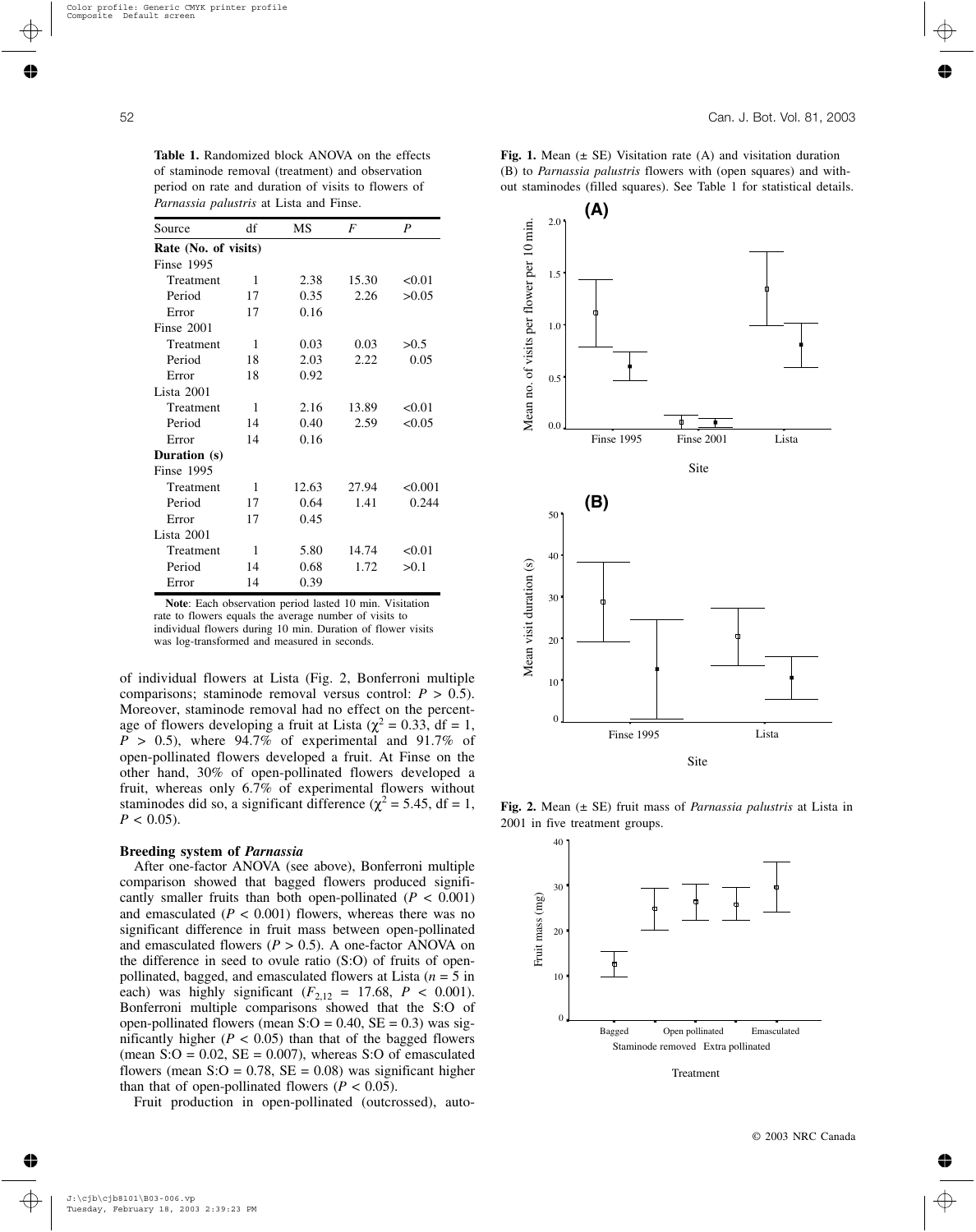gamously pollinated (bagged), and emasculated flowers differed between the two studied populations. At Lista during 2001, 91.7% of open-pollinated flowers, 100% of bagged flowers, and 92.2% of emasculated flowers produced fruits, a nonsignificant difference ( $\chi^2 = 2.79$ , df = 2, *P* > 0.1). At Finse during 2001, 30% of open-pollinated flowers, 3.3% of bagged flowers, and 6.7% of emasculated flowers developed fruits, a significant difference ( $\chi^2$  = 10.96, df = 2, *P* < 0.01).

#### **Pollen limitation**

Supplemental pollination of *Parnassia* flowers influenced fruit production at Lista and Finse differently. At Lista, 94.7% of supplementary pollinated flowers developed a fruit, whereas 91.7% of open-pollinated flowers did so, a nonsignificant difference ( $\chi^2$  = 0.33, df = 1, *P* > 0.5). At Finse during 2001, on the other hand, 56.7% of supplementary pollinated flowers produced a fruit, whereas 30% of open-pollinated flowers did so, which represents a significant difference ( $\chi^2$  = 4.34, df = 1, *P* < 0.05). Moreover, at Lista adding outcross pollen had no significant effect on fruit mass in the flowers that produced fruits, relative to open-pollinated flowers (Fig. 2, Bonferroni multiple comparisons:  $P > 0.5$ ).

## **Relationship between staminode ray number and fruit mass**

Linear regression showed that there were significant positive relationships between fruit mass and staminode size, flower diameter, and stem length (Table 2, Fig. 3). Multiple linear regression revealed a significant effect of flower diameter and stem length on fruit mass. Thus, once variation in flower diameter and stem length had been accounted for, neither the staminode size nor the number of leaves significantly affected fruit mass (Table 2). The overall regression model explained 57% of the variation in fruit mass and was highly significant (ANOVA;  $F_{4,50} = 16.63$ ,  $P < 0.001$ ).

# **Discussion**

## **The significance of staminodes for pollinator activity and female reproductive success**

The staminodes positively influenced insect visitation rate to *P. palustris* flowers. This is consistent with the findings of Proctor and Yeo (1973) that flies of genus *Phora* (Phoridae) and the hoverfly *Sphaerophoria* are attracted first to the staminodes in *Parnassia* before turning their attention to the nectar discs below. In an interesting experiment, Kugler (1956) demonstrated that inexperienced flies of *Lucilia* and Syrphidae were strongly attracted to the false nectaries and licked them when first introduced to the *Parnassia* flowers, but soon learned to find the real nectar and then overlooked the false nectaries. Daumann (1932, 1935), however, found that the insects ignored the false nectaries and that scent produced in the flower induced the insects to alight.

The importance of staminodes in *P. palustris* as attractive structures to pollinators did not differ between the two studied populations. However, at Finse intact flowers produced significantly more fruits than did flowers without staminodes, whereas at Lista there was no significant difference. These results suggest that the staminodes influence female reproductive success more at Finse than at Lista, and

**Table 2.** Simple (SRC) and partial (PRC) regression coefficients between standardized traits and fruit mass of *Parnassia palustris* at Lista in 2001 (*n* = 55).

| Trait              | <b>SRC</b> |         | PRC. |         |
|--------------------|------------|---------|------|---------|
| Staminode size     | 0.53       | < 0.001 | 0.18 | >0.20   |
| Flower diameter    | 0.55       | <0.001  | 0.33 | < 0.05  |
| Flower stem length | 0.61       | < 0.001 | 0.45 | < 0.001 |
| No. of leaves      | 0.23       | >0.05   | 0.09 | > 0.4   |

**Note:** Regression coefficients are from regressions with untransformed traits, whereas significance values are from regressions where all traits and fitness were log-transformed.

that pollinator limitation on female reproduction is potentially more pronounced at Finse than at Lista. (It should be noted, however, that our study is not replicated in the alpine and coastal areas. Thus, any impacts of other factors than those that differ along an elevation gradient (e.g., temperature) cannot be fully assessed.)

Pollinator visitation rates were affected differently by the staminodes at Finse in 1995 and 2001. It is possible that rapidly changing weather conditions may explain the variation in the impact of staminode on pollinator activity, both between short observation periods within a season and between years. Visit duration in flowers with staminodes was higher both at Lista and Finse compared with flowers without staminodes. A significantly higher temperature inside the flower of *P. palustris* compared with the outside (Lack 1976) suggests that pollinators visiting flowers are offered a warming place. These results show that the staminodes increase both the number and the duration of visits. Furthermore, it is likely that increased duration of visits may contribute to increasing both the male and female reproductive success in *P. palustris*.

## **Breeding system**

All the bagged flowers at Lista and a few bagged at Finse produced fruits, showing that *P. palustris* reproduces by autogamous pollination in both studied populations. However, because of the drastically reduced seed set in bagged flowers (95% lower S:O) compared with open-pollinated flowers, and the insignificant difference in fruit production between the emasculated and open-pollinated flowers, we suggest that *P. palustris* flowers at Lista are mainly outcrossing and strongly dependent on pollinators for optimum pollination and maximum seed set.

At Finse, significantly more open-pollinated than emasculated flowers produced fruits than at Lista. This indicates that self-pollination, aided by pollinators transferring pollen from anthers to stigmas within the same flower, occurs more frequently than outcrossing at Finse. Our results agree with the idea that alpine species are often self-pollinated (Savile 1972; Bell and Bliss 1980; Molau and Prentice 1992; Molau 1993) but contrast with the earlier statement that *P. palustris* normally reproduces by cross-pollination (Martens 1936). We conclude that female reproduction in *P. palustris* at Finse mainly results from self-pollination but that self-pollination is highly aided by pollinators, whereas cross-pollination is the most common reproductive strategy in *P. palustris* at Lista.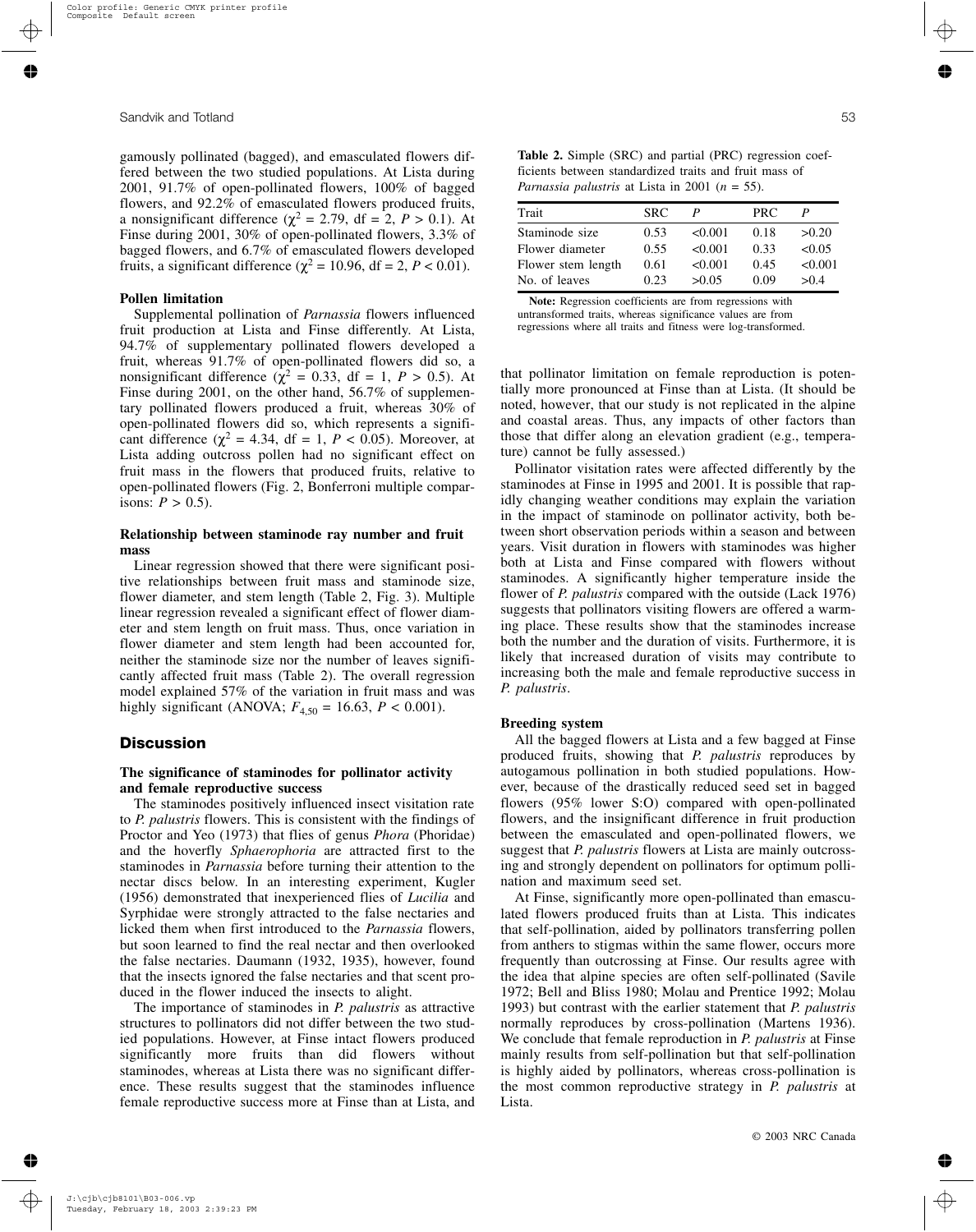

70 (B) 60 50 Fruit mass (mg) Fruit mass (mg) 40 30  $\circ$ o c 20  $\theta$ 8 10  $\circ$  $\sim$ Ċ  $\circ$  $\Omega$ 18 20 22 24 26 28 30 Flower diameter 70  $\circ$ 60  $\epsilon$  $\circ$ 50 Fruit mass (mg) Fruit mass (mg)  $\circ$ 40 30  $\ddot{c}$  $\tilde{\circ}$ 20  $\frac{0}{0}$  $\circ$  $000$ 10  $\circ$  $\circ$  $\circ$  $\circ$  $\Omega$ 0 0 10 20 30 40 50 Flower stem length Number of leaves

**Fig. 3.** Relationship between fruit mass and (A) staminode size, (B) flower diameter, (C) flower stem length, and (D) number of leaves in *Parnassia palustris*. Line shown is the linear regression line. See Table 2 for statistical details.

Thus, our results differentiate the view stated by Martens (1936) and Hultgård (1987) that *P. palustris* is usually cross-pollinated owing to protandry, and suggest instead that outcrossing may vary substantially across the species distribution range.

#### **Spatial variation in pollen limitation**

Pollen-supplemented flowers at Finse produced significantly more fruits (47% increase) than naturally pollinated flowers, whereas at Lista, supplemental pollination had a small effect (4% increase). This shows that fruit production in *P. palustris* is pollen-limited at Finse, but not at Lista. Since *P. palustris* is most commonly visited by various Diptera in both lowland (Kullenberg 1953; Proctor and Yeo 1973) and alpine areas (Totland 1993) we believe that the abundance of pollinators and their flight activity influence reproductive success more than differences in pollinator composition. In particular, it is conceivable that severe weather conditions in alpine regions constrain the abundance of pollinators and their flight activity more at Finse than at Lista.

## **Relationship between staminode size and reproductive success**

Simple linear regression showed a significant positive relationship between staminode size and fruit mass. This could suggest that staminode size contributed to heavier fruits and, presumably, more seeds. However, the significance of staminode size for fruit mass was not evident in a multiple regression where the effects on fruit mass of flower diameter, flower stem length, and leaf number per plant were accounted for. This indicates that the relationship between staminode size and fruit mass is basically caused by its correlation with other traits that influence seed mass. Flower diameter and flower stem length, on the other hand, had significant impacts on fruit mass, even after accounting for any impact of other measured traits on fruit mass. These results can, with caution, be interpreted in terms of phenotypic selection (Arnold and Wade 1984*a,*1984*b*; Endler 1986) on floral and vegetative traits of *Parnassia palustris* at Lista. The regression analysis indicates that total selection (as judged by the simple linear regression) is operating on the design of the staminodes. However, multiple regression results (indicating direct selection on traits) suggest that there is no direct selection on staminode size, and thus no causal link between staminode size and female reproductive success. The direct selection apparently operating on flower diameter and flower stem length is in line with findings of several other studies (Campbell 1989, 1996; Galen 1989; Schemske and Horvitz 1989; Wilson 1995; Totland et al. 1998; Totland and Sandvik 2000; Totland 2001). According to Johnston (1991), selection through female function on traits engaged in pollinator attraction will only operate if pollen availability dispersal limits reproductive success and if pollinators discriminate between different floral phenotypes. This implies that since pollen limitation appeared to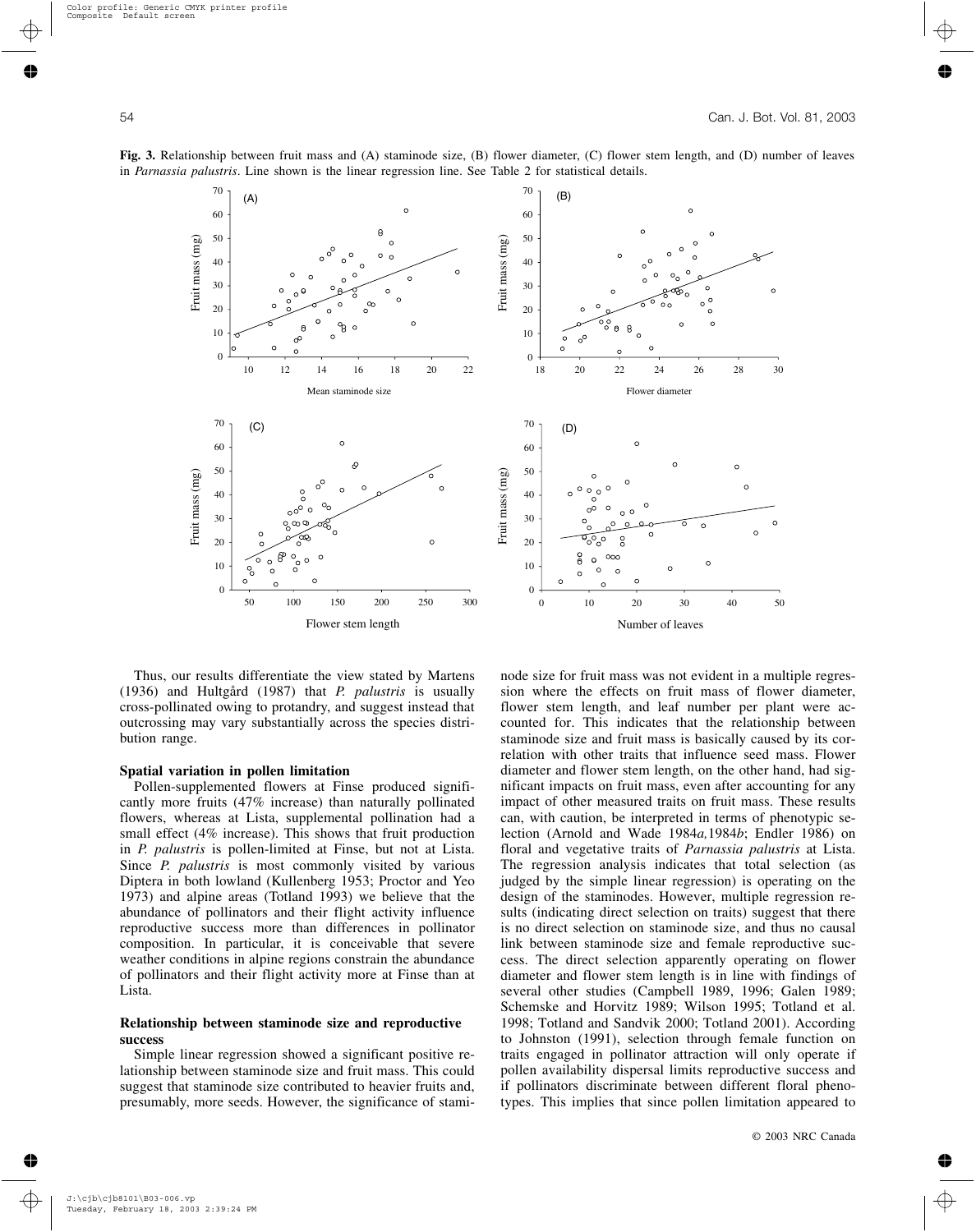be absent in the population at Lista, selection mediated by pollinators may not operate on floral traits of *P. palustris* in this population, at least not during our study season.

Ronse Decraene and Smets (2001) summarize the different functions of the staminodes as attractive, nutritional, and structural organs. The staminodes in *P. palustris* are multifunctional. The threadlike rays with shiny knobs on the staminodes in *P. palustris* act as false nectaries and produce scent to attract pollinators. Furthermore, the staminodes produce and offer nectar to the pollinators. Even if pollen availability did not limit reproductive success at Lista, pollinators discriminated between flowers with and without staminodes, showing that the staminodes have a functional importance. Attractiveness of the flowers of *P. palustris* vary both within and between populations (Hultgård 1987) and pollen limitation may vary in time and space, so it is likely that the selective forces will vary both in space and time. Therefore, we suggest that the staminodes in *P. palustris* will be maintained by selection as long as the staminodes are multifunctional and affect pollinator visitation. Furthermore, we suggest that the selection on the staminodes mediated by pollinators may be most intense at Finse because our results suggest that pollen limitation is most severe at this cold site.

## **Acknowledgements**

We thank Ingunn Heggstad for field assistance at Finse, Agder University College for financial support to S.M. Sandvik, the Research Council of Norway for financial support to Ø. Totland, and the Alpine Research Centre at Finse for living facilities during the fieldwork.

## **References**

- Armbruster, W.S., Fenster, C.B., and Dudash, M.R. 2000. Pollination "principles" revisited: specialization, pollination syndromes, and the evolution of flower. Det Norske Videnskaps-Akademi. I. Mat. Naturvidensk. Kl. Skrif. Ny Ser. **39**: 179–200.
- Arnold, S.J., and Wade, M.J. 1984*a*. On the measurements of natural and sexual selection: theory. Evolution, **38**: 709–719.
- Arnold, S.J., and Wade, M.J. 1984*b*. On the measurements of natural and sexual selection: applications. Evolution, **38**: 720–734.
- Aune, B. 1993*a*. Precipitation normals, normal period 1961–1990. The Norwegian Meteorological Institute, Oslo.
- Aune, B. 1993*b*. Air temperature normals, normal period 1961–1990. The Norwegian Meteorological Institute, Oslo.
- Bell, K.L., and Bliss, L.C. 1980. Plant reproduction in a high arctic environment. Arct. Alp. Res. **12**: 1–10.
- Burd, M. 1994. Batman's principle and plant reproduction: the role of pollen limitation in fruit and seed set. Bot. Rev. **60**: 83–139.
- Campbell, D.R. 1989. Measurements of selection in a hermaphroditic plant: variation in male and female reproductive success. Evolution, **43**: 318–334.
- Campbell, D.R. 1996. Evolution of floral characters in a hermaphroditic plant: field measurements of heritability and genetic correlations. Evolution, **50**: 1442–1453.
- Conner, J.K., Rush, S., and Jennetten, P. 1996. Measurements of natural selection on floral traits in wild radish (*Raphanus raphanistrum*). I. Selection through lifetime female fitness. Evolution, **50**: 1127–1136.
- Cresswell, J.E., and Galen, C. 1991. Frequency-dependent selection and adaptive surfaces for floral character combinations: the pollination of *Polemonium viscosum*. Am. Nat. **138**: 1342–1353.
- Cronquist, A. 1981. An integrated system of classification of flowering plants. Columbia University Press, New York.
- Cunnell, G.J. 1959. The arrangement of sepals and petals in *Parnassia palustris* L. Ann. Bot. **23**: 441–453.
- Daumann, E. 1932. Über die 'Scheinnektarien' von *Parnassia palustris* und anderer Blütenarten. Jahrb. Wissenschaft. Bot. **77**: 104–149.
- Daumann, E. 1935. Über die Bestäubungsökologie der *Parnassia*-Blüte II. Jahrb. Wissenschaft. Bot. **81**: 707–717.
- Drude, O. 1875. Über die Blütengestaltung und die Verwandtschaftsverhältnisse des Genus *Parnassia*, nebst einer systematischen Revision seiner Arten. Linnaea, **39**: 239–324.
- Eichler, A.W. 1875. Blütendiagramme II. Verl. Von Wilhelm Engelmann, Leipzig.
- Eichinger, A. 1908. Beitrag zur Kenntnis und systematischen Stellung der Gattung *Parnassia*. Beih. Bot. Centralbl. **23**: 229–317.
- Endler, J.A. 1986. Natural selection in the wild. Princeton University Press, Princeton, N.J.
- Endress, P.K. 1984*a*. The flowering process in the Eupomatiaceae (Magnoliales). Bot. Jahrb. Syst. Pflanzengesch. Pflanzengeogr. **104**: 297–319.
- Endress, P.K. 1984*b*. The role of inner staminodes in the floral display of some relic Magnoliales. Plant Syst. Evol. **146**: 269–282.
- Endress, P.K. 1986. Reproductive structures and phylogenetic significance of extant primitive angiosperms. Plant Syst. Evol. **152**: 1–28.
- Endress, P.K. 1994. Diversity and evolutionary biology of tropical flowers. Cambridge University Press, Cambridge.
- Galen, C. 1989. Measuring pollen-mediated selection on morphometric floral traits: bumblebees and the alpine sky pilot, *Polemonium viscosum*. Evolution, **43**: 882–890.
- Galen, C. 1996. The evolution of floral form: insights from an alpine wildflower*, Polemonium viscosum* (Polemoniaceae). *In* Floral biology: studies on floral evolution in animal-pollinated plants. *Edited by* D.G. Lloyd and S.C.H. Barrett, Chapman and Hall, New York. pp. 273–291.
- Grant, V. 1950. The pollination of *Calycanthus occidentalis*. Am. J. Bot. **37**: 294–297.
- Harder, L.D., and Barclay, R.M.R. 1994. The functional significance of poricidal anthers and buzz pollination: controlled pollen removal from *Dodecatheon*. Funct. Ecol. **8**: 509–517.
- Harder, L.D., and Barrett, S.C.H. 1993. Pollen removal from tristylous *Pontederia cordata*: effects of anther position and pollinator specialization. Ecology, **74**: 1059–1072.
- Hemsley, W.B. 1903. On the genus *Corynocarpus*, Forst., with descriptions of two new species. Ann. Bot. **17:** 743–760.
- Herrera, C.M. 1993. Selection of floral morphology and environmental determinants of fecundity in a hawk moth-pollinated violet. Ecol. Monogr. **63**: 251–275.
- Hultgård, U.-M. 1987. *Parnassia palustris* L. in Scandinavia. Symb. Bot. Ups. **28**: 1–128.
- Johnston, M.O. 1991. Natural selection on floral traits in two species of *Lobelia* with different pollinators. Evolution, **45**: 1468–1479.
- King, M.J., and Buchmann, S.L. 1995. Bumble bee-initiated vibration release mechanism of *Rhododendron* pollen. Am. J. Bot. **82**: 1407–1411.
- King, M.J., and Buchmann, S.L. 1996. Sonication dispensing of pollen from *Solanum laciniatum* flowers. Funct. Ecol. **10**: 449–456.
- Kugler, H. 1956. Über die optische Wirkung von Fliegenblumen auf Fliegen. Ber. Dtsch. Bot. Ges. **69**: 387–398.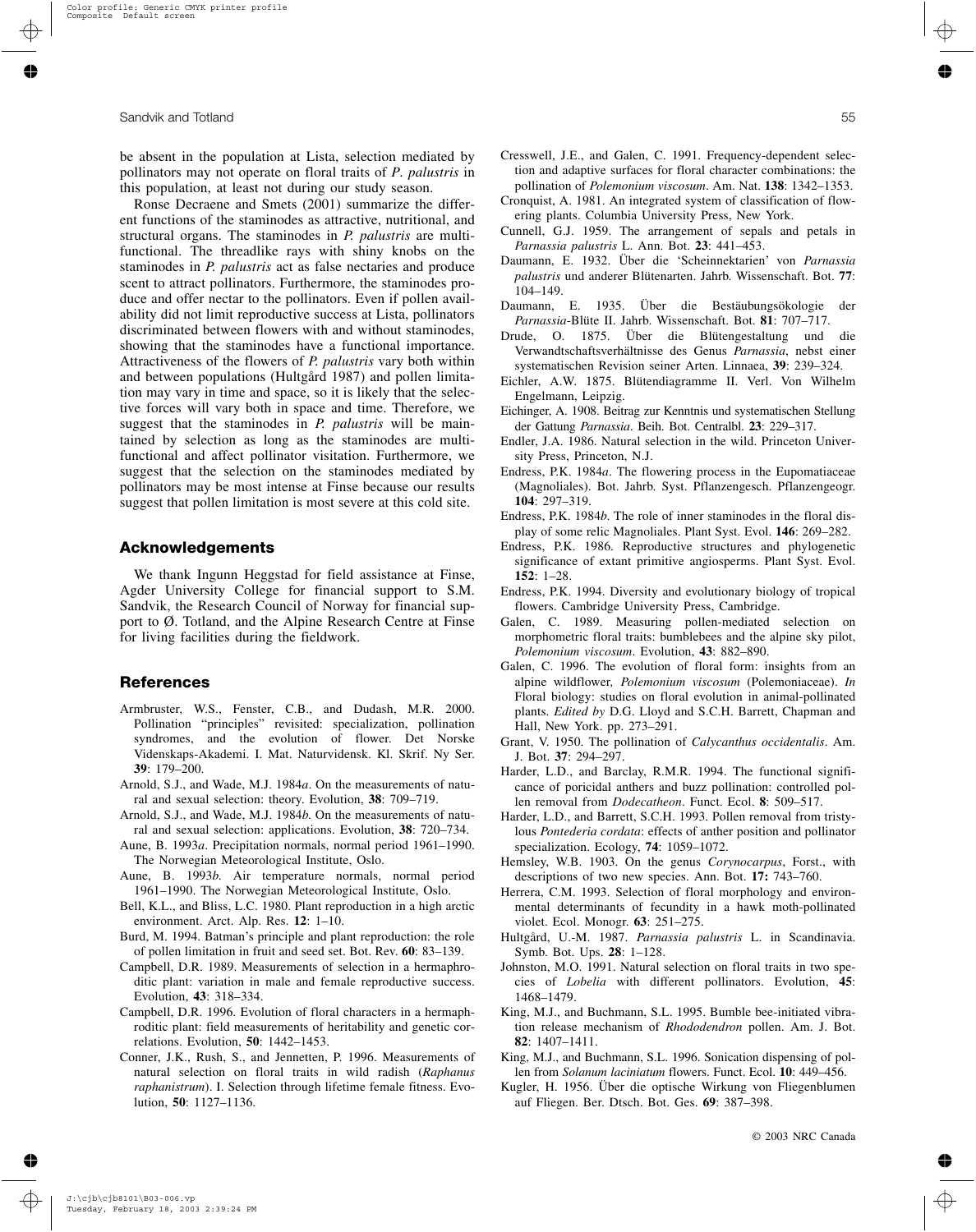- Kullenberg, B. 1953. Några iakttagelser över insektbesöken på blomman av *Parnassia palustris* L. Sven. Bot. Tidskr. **47**: 439–448.
- Lack, A.J. 1976. Flower-basking by insects in Britain. Watsonia, **11**: 143–144.
- Maad, J. 2000. Phenotypic selection in hawkmoth-pollinated *Platanthera bifolia*: targets and fitness surfaces. Evolution, **54**: 112–123.
- Martens, P. 1936. Pollination et biologie florale chez *Parnassia palustris* L. Bull. Soc. R. Bot. Belg. **68**: 183–231.
- Mitchell, R.J. 1994. Effects of floral traits, pollinator visitation, and plant size on *Ipomopsis aggregata* fruit production. Am. Nat. **143**: 870–889.
- Mitchell, R.J., Shaw, R.G., and Waser, N. M. 1998. Pollinator selection, quantitative genetics, and predicted evolutionary responses of floral traits in *Penstemon centranthifolius* (Scrophulariaceae). Int. J. Plant Sci. **159**: 331–337.
- Molau, U. 1993. Relationships between flowering phenology and life history strategies in tundra plants. Arct. Alp. Res. **25**: 391–402.
- Molau, U., and Prentice, H.C. 1992. Reproductive system and population structure in three arctic *Saxifraga* species. J. Ecol. **80**: 149–161.
- Müller, H. 1883. The fertilization of flowers. (Trans.) D'Arcy W. Thompson, London.
- O'Connell, L.M., and Johnston, M.O. 1998. Male and female pollination success in a deceptive orchid, a selection study. Ecology, **79**: 1246–1260.
- Plowright, R.C. 1981. Nectar production in the boreal forest lily, *Clintonia borealis*. Can. J. Bot. **59**: 156–160.
- Proctor, M., and Yeo, P.F. 1973. The pollination of flowers. Collins, London.
- Richards, A.J. 1986. Plant breeding systems. George Allen and Unwin, London.
- Ronse Decraene, L.P., and Smets, E.F. 2001. Staminodes: their morphological and evolutionary significance. Bot. Rev. **67**: 351–402.
- Savile, D.B.O. 1972. Arctic adaptations in plants. Canada Department of Agriculture Research Branch Monograph No. 6, Ottawa, Ont.
- Schemske, D.W., and Horvitz, C.C. 1989. Temporal variation in selection on a floral character. Evolution, **43**: 461–465.
- Schemske, D.W., Ågren, J., and Corff J.L. 1996. Deceit pollination in the monoecious, neotropical herb *Begonia oaxacana* (Begoniaceae). *In* Floral biology: studies on floral evolution in animal-pollinated plants. *Edited by* D.G. Lloyd and S.C.H. Barrett. Chapman and Hall, New York. pp. 292–318.
- Spongberg, S.A. 1972. The genera of Saxifragaceae in the south-eastern United States. J. Arnold Arbor. Harv. Univ. **53**: 409–498.
- Torchio, P.F. 1974. Mechanisms involved in the pollination of *Penstemon* visited by the masarid wasp, *Pseudomasaris vespoides* (Cresson). Pan-Pac. Entomol. **50**: 226–234.
- Totland, Ø. 1993. Pollination in alpine Norway: flowering phenology, insect visitors, and visitation rates in two plant communities. Can. J. Bot. **71**: 1072–1079.
- Totland, Ø., Andersen, H.L., Bjelland, T., Dahl, V., Eide, W., Houge, S., Pedersen, T.R., and Vie, E.U. 1998. Variation in pollen limitation among plants and phenotypic selection on floral traits in an early-spring flowering herb. Oikos, **82**: 491–501.
- Totland, Ø. 2001. Environment-dependent pollen limitation and selection on floral traits in an alpine species. Ecology, **82**: 2233–2244.
- Totland, Ø., and Sandvik, S.M. 2000. Environment modifies phenotypic selection on flower diameter in alpine *Saxifraga stellaris*. Det Norske Videnskaps-Akademi. I. Mat. Naturvidensk. Kl. Skrif. Ny Ser. **39**: 75–82.
- Walker-Larsen, J., and Harder, L.D. 2001. Vestigial organs as opportunities for functional innovation: the example of the *Penstemon* staminode. Evolution, **55**: 477–487.
- Widén, B. 1991. Phenotypic selection of flowering phenology in *Senecio integrifolius*, a perennial herb. Oikos, **61**: 205–215.
- Wilson, P. 1995. Selection for pollination success and the mechanical fit of *Impatiens* flowers around bumblebee bodies. Biol. J. Linn. Soc. **55**: 355–383.
- Yeo, P.F. 1992. Secondary pollen presentation: form, function and evolution. Springer-Verlag, New York.